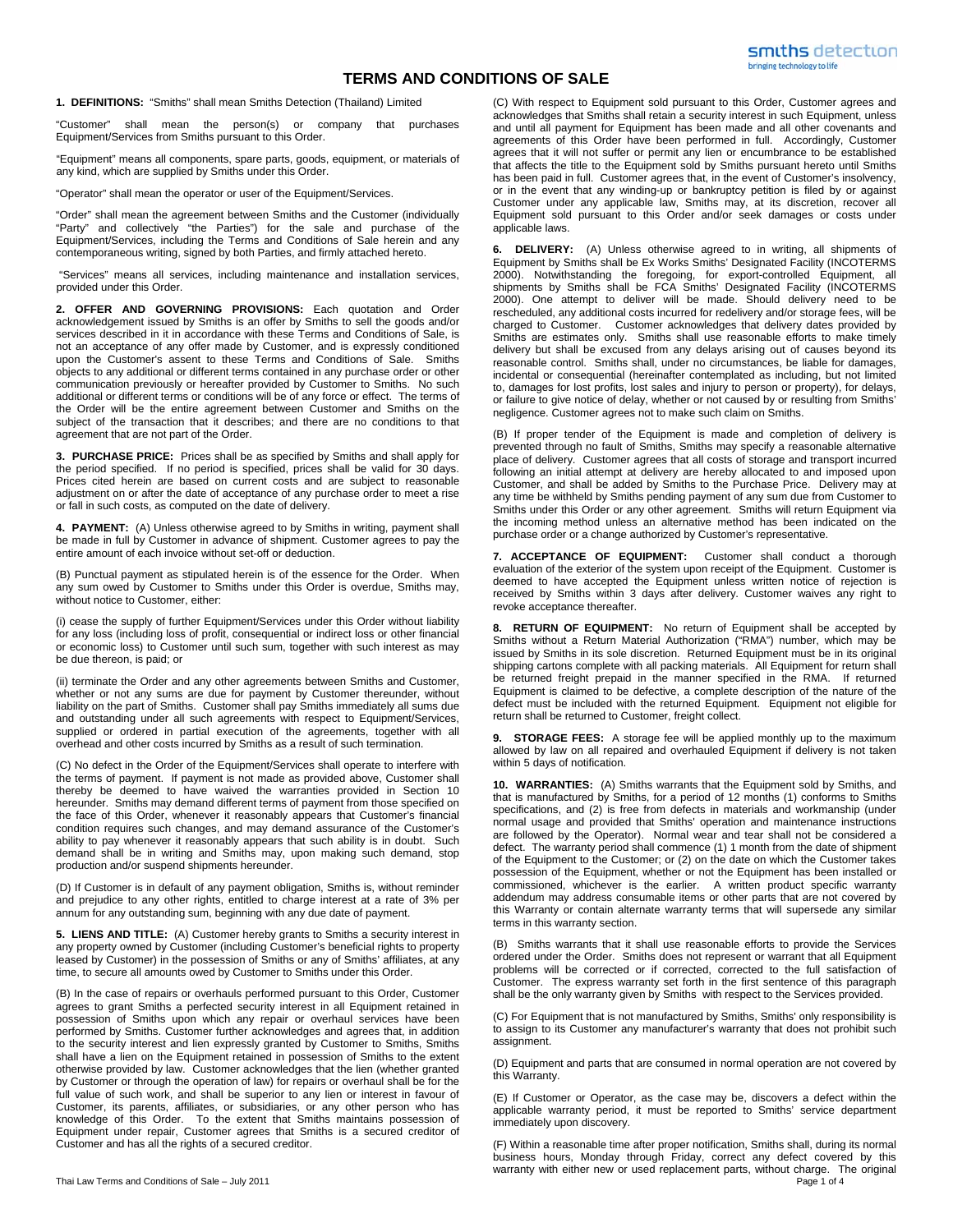## **TERMS AND CONDITIONS OF SALE**

bringing technology to life

duration of this Warranty shall remain applicable to those parts not repaired or replaced. Any part repaired or replaced is warranted to conform to Smith's specifications and to be free from defects in materials or workmanship appearing within a period after repair or replacement equivalent to the warranty period originally applicable to the Equipment of which it is a part, subject to the other terms of this Warranty. The above remedies are the exclusive remedies of Customer and Operator, and the sole responsibility of Smiths, for breach of this Warranty.

(G) Smiths' Warranty ceases to be effective if Customer and/or Operator fail to operate and use the Equipment sold hereunder in a safe and reasonable manner in accordance with Smiths' written instructions.

(H) Neither Customer nor Operator shall be entitled to any remedy under this Warranty with respect to

(i) Equipment that has been subjected to any alteration, disassembly, tampering, modification, or repair without prior authorization by Smiths;

(ii) Equipment subjected to experimental running or any type of operation or use other than that for which the Equipment/Services is designed;

(iii) Equipment from which Smiths' and/or vendor's trademark or serial number has been altered, removed, or obliterated without Smiths' written permission, excluding any alteration, removal, or obliteration directly caused by accident or mishap;

(iv) Equipment that has been in storage or immobilized for 1 year or more after delivery.

(I) **SMITHS MAKES NO OTHER WARRANTY, EXPRESS OR IMPLIED, AND SPECIFICALLY MAKES NO WARRANTY OF MERCHANTABILITY OR OF FITNESS FOR A PARTICULAR PURPOSE IN RESPECT OF THE EQUIPMENT OR OTHERWISE; AND THE EXPRESS WARRANTY SET FORTH IN THIS ARTICLE IS IN LIEU OF ANY SUCH WARRANTY AND ANY OTHER OBLIGATION OR LIABILITY ON THE PART OF SMITHS.**

(J) For purposes of the exclusive remedies set forth in this Warranty, and the limitations of liability set forth in Section 12 of the Terms and Conditions of Sale into which it is incorporated, "Smiths" shall be deemed to include Smiths, its subsidiaries, and their affiliates, directors, officers, employees, agents, representatives, subcontractors, and suppliers of all of them.

(K) This Warranty is non-transferable and is applicable only to the original Customer or Operator.

(L) This Warranty shall not be extended, altered or varied except by written instrument executed by Smiths.

(M) Any official action or legal proceeding for breach of this Warranty must be commenced within 30 months after acceptance of the Equipment/Services.

**11. INTELLECTUAL PROPERTY:** Smiths makes no warranty that the Equipment/Services are free from, and shall not be liable to Customer for, infringement of the intellectual property rights (including patents, trademarks, copyrights, trade secrets and confidential information) of others, and Customer agrees to assume all risks associated therewith. Customer agrees to hold Smiths harmless against any claim for infringement arising out of compliance with Customer's drawings, specifications, requirements or instructions.

## **12. LIMITATIONS OF LIABILITY AND INDEMNITY:**

(A) Customer and Operator understand and agree that:

Equipment/Services are intended to be used as security screening equipment in order to assist in the detection of illegal and/or hazardous materials;

(ii) The level of success with which the Equipment will fulfill its intended use is dependant on numerous factors, including but not limited to the sophistication of efforts to conceal illegal and/or hazardous materials, the chemical identity and quantity of such materials, the skill, diligence and qualifications of the Operator (where applicable) and environmental conditions; and

(iii) No security screening equipment is capable of detecting every threat, and neither the Customer nor the Operator has any expectation that the Equipment is capable of detecting, or that it will detect, all illegal and/or hazardous materials (this being the case whether the Equipment is operated with or without Operator supervision, and regardless of the degree of diligence with which the Services are or have been performed).

Accordingly, neither Smiths nor any of its affiliates make any guaranty or warranty as to the results that will be achieved through the use of the Equipment and/or the Services; and it is agreed that the sole responsibility for such results shall be borne by Customer and/or the Operator.

Thai Law Terms and Conditions of Sale – July 2011 **Page 2 of 4** and 2011 **Page 2 of 4** and 2011 (B) AS PROVIDED IN THE WARRANTY IN SECTION 10 ABOVE, SMITHS' LIABILITY FOR BREACH OF WARRANTY SHALL BE LIMITED TO THE REMEDIES THEREIN PROVIDED. WITH RESPECT TO ALL OTHER LIABILITY, INCLUDING WITHOUT LIMITATION LIABILITY RESULTING DIRECTLY OR INDIRECTLY FROM BREACH OF CONTRACT, BREACH OF A DUTY OF CARE OR STATUTORY DUTY OR PRODUCT LIABILITY. THE AGGREGATE CUMULATIVE LIABILITY OF SMITHS AND ITS AFFILIATES TAKEN TOGETHER SHALL IN NO EVENT EXCEED THE AMOUNT OF THIS ORDER OR

US\$500,000, WHICHEVER IS THE LOWER. IN NO EVENT SHALL SMITHS OR ANY OF ITS AFFILIATES BE LIABLE FOR ANY LOSS OF PROFITS OR ANY SPECIAL, INCIDENTAL, CONSEQUENTIAL, INDIRECT, EXEMPLARY, OR OTHER DAMAGES, INCLUDING, WITHOUT LIMITATION, ANY DAMAGES RESULTING FROM COST OF SUBSTITUTE PROCUREMENT, LOSS OF USE, LOSS OF DATA, LOSS OF SAVINGS, LOSS OF REVENUES. LOSS OF BUSINESS, OR FAILURE OR DELAY IN PERFORMANCE, WHETHER BASED ON BREACH OF WARRANTY OR OTHER CONTRACT BREACH, NEGLIGENCE OR OTHER TORT OR ON ANY STRICT LIABILITY THEORY, EVEN IF SMITHS HAS BEEN ADVISED OF THE POSSIBILITY OF ANY SUCH DAMAGES. NOR SHALL SMITHS OR ANY OF ITS AFFILIATES BE RESPONSIBLE FOR ANY CLAIM AGAINST CUSTOMER BY A THIRD PARTY.

smiths detection

(C) To the fullest extent permitted by applicable law, Customer shall defend, indemnify, and hold harmless Smiths and its affiliates and their respective officers, partners, directors, employees, agents, successors, and assigns ("Smiths Parties") from and against any and all losses, claims, damages, liabilities, expenses (including, without limitation, fees and disbursements of legal counsel and expenses of litigation) or other obligations (collectively "Losses") and threatened Losses to the extent they arise from or in connection with the purchase, use and/operation of the Equipment/Services by Customer or Operator, including but not limited to any of the following: (i) the death or bodily injury of any agent, employee, customer, business invitee, or business visitor or other person, and the damage, loss, or destruction of any real or tangible personal property; (ii) any action taken by or on behalf of Customer or Operator in the performance of this Order that causes Smiths or any of its affiliates to be obligated to indemnify, defend, and/or hold harmless any third party; (iii) any claim, demand, charge, action, cause of action, or other proceeding resulting from an act or omission of Customer, its employees, agents, or subcontractors acting in its or their capacity as an employer or potential employer with respect to the claimant; and (iv) any claim by Customer or Operator, whether based on warranty or other contract breach, negligence or other tort or on any strict liability theory, for matters disclaimed in subsection (B) above. Customer shall fully indemnify and completely hold harmless the Smiths Parties as provided above, whether or not negligence or other fault of any of the Smiths Parties contributed to, or is claimed or alleged to have contributed to, the claim, action, damage, loss, cost, liability or expense. Nothing in subsection (B) and this subsection (C) above shall exclude or limit the liability of Smiths or its affiliates, or require Customer to defend, indemnify or hold harmless Smiths or its affiliates, in circumstances where the Losses claimed are alleged to have resulted from (i) willful misconduct or gross negligence Smiths or its affiliates, (ii) any fraud or fraudulent conduct on the part of Smiths or its affiliates, or (iii) any other liability that cannot be excluded by law, and where (in each case) such fault or liability on the part of the Smiths and/or its affiliates is adjudicated to be the cause of the Losses.

(D) Smiths shall not be liable for failure to deliver, for delay in delivery, or for any losses or damage to Customer, or to the Equipment/Services occasioned by delays, in the performance of Smiths' obligations, due to: (i) any cause beyond Smiths' reasonable control or the control of Smiths' suppliers or subcontractors; (ii) an act of God, act or omission of Customer, act of civil or military authority, fire, terrorism, strike or other labor difficulty, riot or other civil disturbance, insolvency or other inability to perform by the manufacturer, delay in transportation; or (iii) any other commercial impracticability.

(E) The conditions to performance specifically stated in this provision and elsewhere in this Order shall be the only conditions precedent or subsequent to an absolute duty of performance on the part of Customer and Smiths. In no event of breach or repudiation of this Order by Smiths shall Smiths be liable for indirect, special, third party, incidental, or consequential damages, including without limitation lost profits, data, or goodwill, and Customer hereby agrees not to make any such claim on Smiths. Customer agrees to defend, indemnify and hold harmless Smiths from and against any claim, loss, liability, expense or damage (including liens or legal fees) incurred by Smiths with respect to any of Customers export or re-export activities contrary to Section 18 – Export & Import Controls.

(F) Smiths shall not be liable to Customer nor Operator for any losses or damage as a result of Equipment that has been subjected to any alteration, disassembly, tampering, modification, or repair without prior authorization by Smiths.

**13. TAXES:** Sales, goods and services and use taxes, payable by Customer, which are presently or may hereafter be imposed by any taxing authority, are not included in the Purchase Price. Any direct or excise tax or import or customs exaction payable by Smiths, which may hereafter be imposed by any taxing authority, wheresoever located, upon the manufacture, sale or delivery of products covered by this Order, or any increase in rate of any such tax or import or customs exaction now in force, shall be added to the Purchase Price. If such charge is not collected at the time of payment of Purchase Price, Customer will indemnify and hold Smiths harmless against any such charge.

**14. CHANGES AND TERMINATION:** (A) Smiths shall have the right, in its sole discretion, to terminate this Order if Customer: (i) is unable to pay its debts generally as and when they become due; (ii) is the subject of a legal process declaring it insolvent; (iii) ceases or threatens to cease carrying on its business; or (iv) commits a breach of this Order which is (a) incapable of remedy (as reasonably determined by Smiths); or (b) not remedied within 14 calendar days of the date of the breach.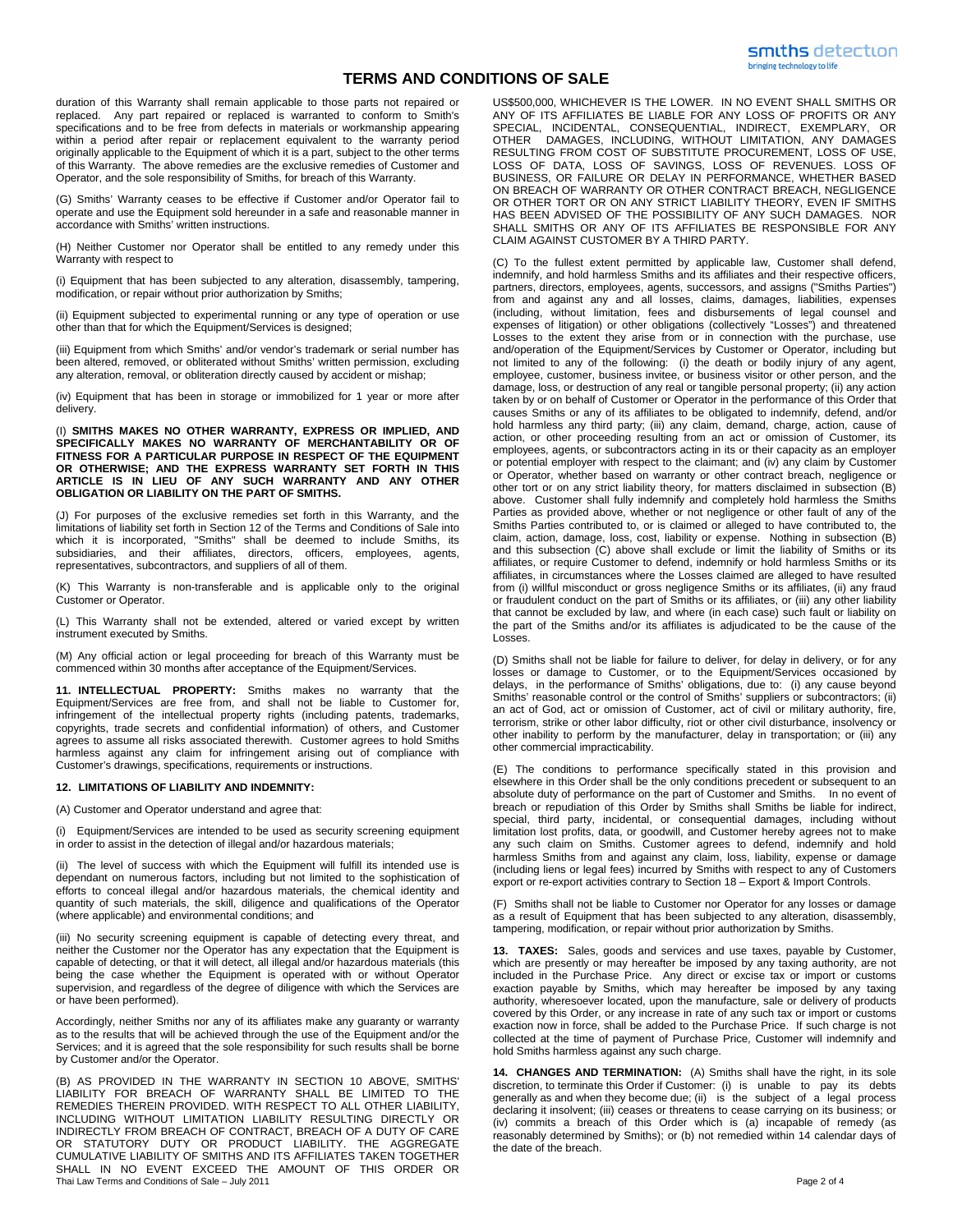## **TERMS AND CONDITIONS OF SALE**

(B) Customer may make a written request for amendment, modification, or termination. If a request for amendment or modification is accepted by Smiths, and any changes cause an increase or decrease in the cost of, or the time required for, the performance of any part of the work under this Order, an equitable adjustment shall be made in the price or delivery schedule, or both, and the Order shall be modified in writing accordingly. Wherever the cost of property made obsolete as a result of the change is included in the price adjustment, Customer shall have the right to prescribe the manner of disposition of such property. If request for termination is accepted by Smiths, equitable provision shall be made to Smiths for a recoupment of all costs incurred under the Order and for reasonable profit based on time and costs expended. The Order shall continue in effect until such time as payment is received. A written request as specified herein shall give Smiths adequate reason to demand written assurance of Customer's ability and intent to carry out the Order.

**15. SEVERABILITY:** If any provision of this Order shall be determined by a court of competent jurisdiction to be invalid or unenforceable, such determination shall not effect the remaining provisions of this Order, all of which shall remain in full force and effect.

**16. DISPUTE RESOLUTION, GOVERNING LAW, AND FORUM:** (A) This Order shall be governed by, and construed in accordance with, the laws of the Kingdom of Thailand, without the application of conflict of laws principles. This Order shall not be governed by the 1980 U.N. Convention on Contracts for the International Sale of Goods.

(B) In the event a dispute arises under or relates to this Order, the Parties shall diligently attempt to resolve the dispute within 30 days from the date either Party gives written notice to the other of its intent to invoke this provision, during which period neither Party may commence legal action to assert its rights against the other. In the event the Parties do not resolve the dispute within the 30-day period referenced above, either Party may institute legal action to pursue any right or remedy it may have against the other Party. The parties hereby submit to the nonexclusive jurisdiction of the courts of Thailand; provided, however, that Smiths shall be entitled at any time to seek injunctive or any other equitable relief upon any breach or threatened breach by Customer in any court of competent jurisdiction.

(C) Customer further irrevocably consents to the service of process out of any of the aforementioned courts in any such action or proceeding if such process shall be in writing and either shall be delivered in person or sent by registered or certified mail (return receipt requested), postage pre-paid, and addressed to Customer at the address of Customer for notices under this Order. Nothing herein shall affect the right of Smiths to serve process in any other manner permitted by law or to commence legal proceedings or otherwise proceed against Customer in any other jurisdiction.

(D) Smiths shall have the right to collect from Customer its reasonable expenses, including attorneys' fees, incurred in enforcing this Order.

(E) The rights and obligations herein shall survive completion of the final payment under this Order.

**17. CONFIDENTIALITY:** The Parties agree that, in the course of performance of this Order, it may be necessary and desirable for them to exchange confidential information. For example, all updates, repairs, replacements, fixes, modifications, and other changes to the Equipment/Services shall be considered Smiths' proprietary information. To accomplish this confidentiality, the Parties agree as follows: Customer shall not disclose confidential information of Smiths to any person outside its employ, except when authorized by Smiths. Customer shall use the same level of care in preserving the confidential nature of the confidential information as it uses to protect its own confidential information but not less than reasonable care. Customer shall use the Equipment only for the purpose contemplated by the parties at the time of sale, and for no other purpose. Customer shall not: (a) reverse engineer, disassemble (except to the extent applicable laws specifically prohibit such restriction), or decompile the Equipment or any portion thereof; (b) engage in activities to develop improvements to the Equipment; (c) modify the Equipment or integrate the Equipment with any other products, systems, devices or other items other than as contemplated at the time of sale; or (d) allow or assist any third party to perform any of the foregoing.

**18. EXPORT AND IMPORT CONTROLS:** The sale, resale or other disposition of Equipment and any related technology or documentation are subject to the export control laws, regulations and orders of the United States, Canada and/or the United Kingdom as applicable and may be subject to the export and/or import control laws and regulations of other countries. Customer agrees to comply with such laws, regulations and orders and shall not authorize or permit its employees, distributors, customers, brokers, freight forwarders, and/or agents to export or re-export any of the Order Equipment/Services or any technology covered by this Order to any foreign person without complying with applicable import and export laws and regulations of Thailand, the United Kingdom, the Customer's country and of the United States, including the International Traffic in Arms Regulations (ITAR) and the Export Administration Regulations (EAR). Customer agrees to obtain and properly utilize U.S. Government or any necessary export authorizations prior to exporting or re-exporting the Order Equipment/Services, either in their original form or after being incorporated into other end-items.

**19. LICENSE AND OWNERSHIP:** To the extent that the Order Equipment/Services contain or are software, Smiths hereby grants to Customer a

Thai Law Terms and Conditions of Sale – July 2011 **Page 3 of 4** and 2011 **Page 3 of 4** and 2011 **Page 3 of 4** 

non-exclusive, non-transferable, personal license to use the software and related documentation. Customer's use of the Order Equipment/Services conclusively evidences its acceptance of this license and this Order, including this Section 19. Title to the software shall at all times remain with Smiths. Customer agrees that the software, all enhancements, related documentation, and derivative works are, and will remain, the sole property of Smiths and includes valuable trade secrets. Customer agrees to treat the software and related documentation as confidential and to not copy, reproduce, sub-license, or otherwise disclose the software and related documentation to third parties. Customer agrees to not disassemble, decompile, reverse engineer, create derivative works from, attempt to derive the source code or otherwise translate, customize, localize, modify, add to, or in any way alter, rent, or loan the software or related documentation.

**20. ASSIGNMENT:** Customer shall not assign or transfer or purport to assign or transfer any contract to which these Conditions apply or the benefit thereof to any other person whatsoever without the consent of Smiths.

**21. WAIVER:** The waiver of any provision or of any breach or default shall not be deemed a waiver of any other provision, breach or default.

**22. INSTALLATION:** (A) Where Smiths has agreed to install the Equipment, Customer shall at its own cost prepare the site on which the Equipment are to be installed in accordance with the specifications furnished by Smiths for this purpose and, in accordance with such specifications, provide such equipment and carry out such works to the site as may be necessary to enable Smiths to install the Equipment and if it shall fail so to prepare the site and provide such equipment and carry out such works before the agreed delivery date, Customer shall indemnify Smiths against all costs and charges incurred by Smiths (including storage and transportation costs) as a result of such failure.

(B) When the Equipment shall have been installed at the site, tested and shown to be operating to the satisfaction of Smiths, Customer shall be deemed to have accepted the Equipment unless Smiths has been notified to the contrary in writing by Customer within 3 days of completion of such testing (the "Notice"). Customer shall not give and shall be deemed not to have given the Notice unless Customer has found a substantial defect in the Equipment. If Smiths is so notified, Smiths shall use its reasonable endeavours to remedy any such defect within a reasonable time and Customer shall be deemed to have accepted the Equipment within 3 days of such defect being remedied.

**23. CEIA METAL DETECTORS:** If the Equipment sold under this Order includes metal detectors manufactured by CEIA the following additional provision applies: To ensure proper operation of the unit, CEIA recommends that the unit be firmly anchored to the floor using screws or silicone. If the unit is not firmly anchored to the floor, it may fall and pose a safety risk and/or its detection capability may be compromised. If Customer requests that Smiths not install the unit in accordance with CEIA's recommendations, SMITHS SHALL HAVE NO LIABILITY FOR ANY CLAIMS, COSTS, LOSSES, LIABILITIES AND DAMAGES OF ANY SORT (WHETHER DIRECT, INDIRECT, SPECIAL, CONSEQUENTIAL, PUNITIVE OR OTHERWISE, AND WHETHER ARISING IN TORT, CONTRACT, WARRANTY, STRICT LIABILITY, RELIANCE OR UNDER ANY OTHER THEORY) RELATING TO THE LACK OF FIRM FIXATION OF THE CEIA UNIT TO THE FLOOR. To the fullest extent permitted by applicable law, Customer shall indemnify and hold the Smiths Parties harmless from and against any and all losses resulting from the lack of firm fixation of the CEIA unit to the floor.

**24. HAZARDOUS EQUIPMENT WARNING:** Customer is hereby notified that the Equipment/Services contained in this quotation are intended for uses which may create extreme hazards to persons and property unless the highest degree of care is exercised in such use and unless the appropriate safety procedures, as either set forth in the operations manual provided with the Equipment/Services or otherwise communicated to Customer, are followed. Moreover, the length of the safe, useful life of the Equipment/Services bears a direct relationship to the type of use to which they are subjected and the Equipment/Services may be unavoidably weakened as a result of certain types of use as either set forth in the operations manual or otherwise communicated to Customer. Customer undertakes to exercise such care and to adopt and follow such procedures in the use of such Equipment/Services as may be necessary to eliminate or minimize the hazards referred to in this section or in the operations manual. WITHOUT OTHERWISE LIMITING ANY OF THE PROVISIONS CONTAINED IN THESE SALES TERMS, SMITHS SHALL NOT BE LIABLE FOR ANY LOSS OR DAMAGE RESULTING FROM CUSTOMER'S FAILURE TO FOLLOW STRICTLY ANY OF THE SAFETY PROCEDURES SET FORTH IN THE OPERATIONS MANUAL OR OTHERWISE COMMUNICATED TO **CUSTOMER** 

**25. X-RAY BASED BODY SCANNER:** (A) Customer is hereby notified that the exposure of human beings to x-ray radiation may be harmful. Customer acknowledges that the safe operation of the Equipment is entirely the Customer's responsibility and that Smiths shall have no liability relating to the use or operation of the Equipment by Customer or anybody acting on the Customer's behalf. Customer undertakes to exercise such care and to adopt and follow such procedures in the use and operation of the Equipment as may be necessary to eliminate or minimize the hazards referred to in this section. Without limiting the generality of the foregoing, Customer undertakes to use the Equipment in full compliance with Smiths' maintenance procedures and operator manuals, to comply with the requirements of all applicable environmental or occupational health and safety laws, radiation safety laws and industry standards relating to radiation safety